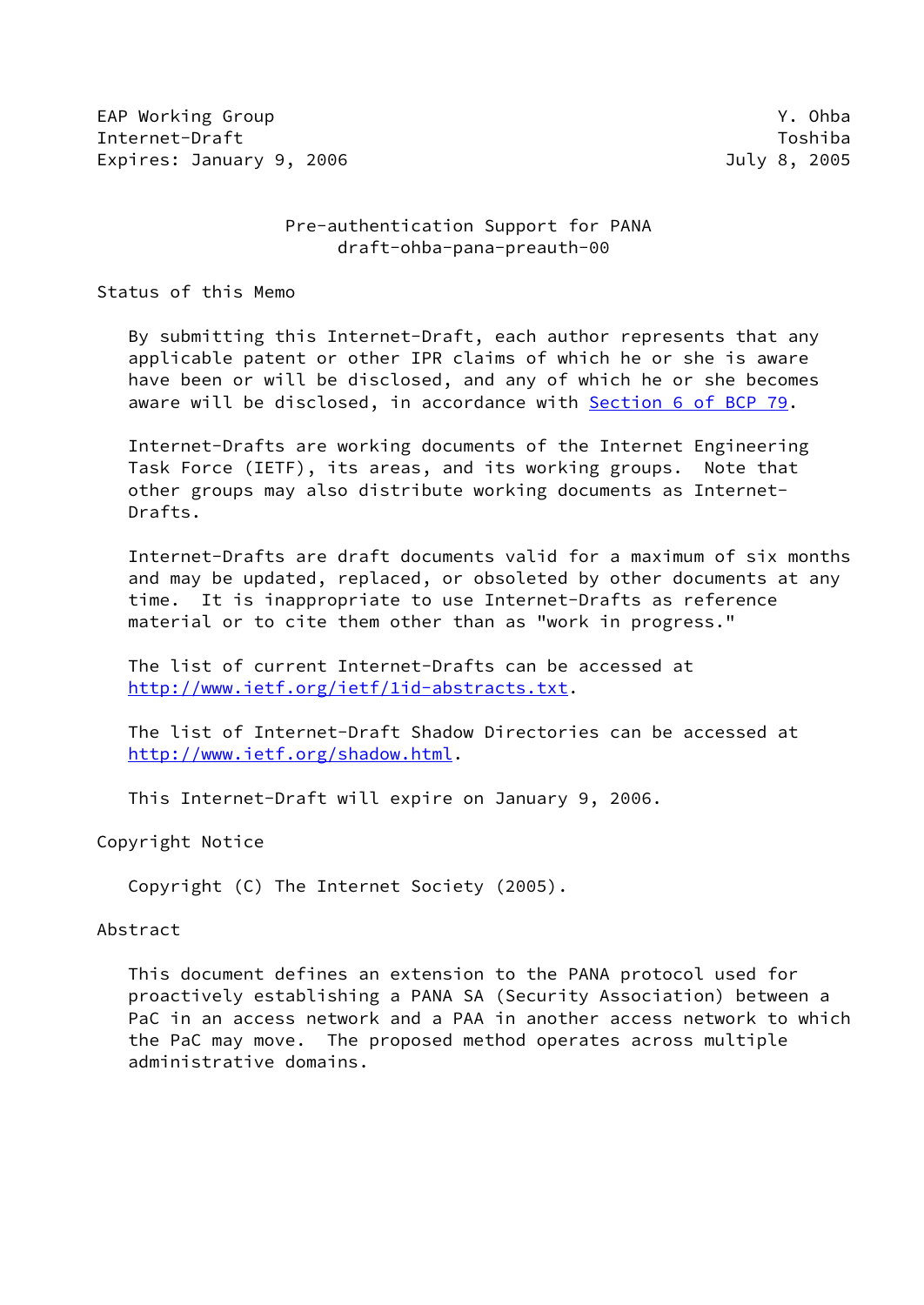# Internet-Draft Pre-authentication Support for PANA July 2005

# Table of Contents

| 1.1 Specification of Requirements 4                              |  |
|------------------------------------------------------------------|--|
|                                                                  |  |
| 3. Pre-authentication Procedure 7                                |  |
| 4.                                                               |  |
| $\underline{5}$ . Authorization and Accounting Considerations 12 |  |
| 6.                                                               |  |
|                                                                  |  |
|                                                                  |  |
|                                                                  |  |
| 9.1 Normative References 16                                      |  |
| 9.2 Informative References 16                                    |  |
|                                                                  |  |
| Intellectual Property and Copyright Statements 17                |  |
|                                                                  |  |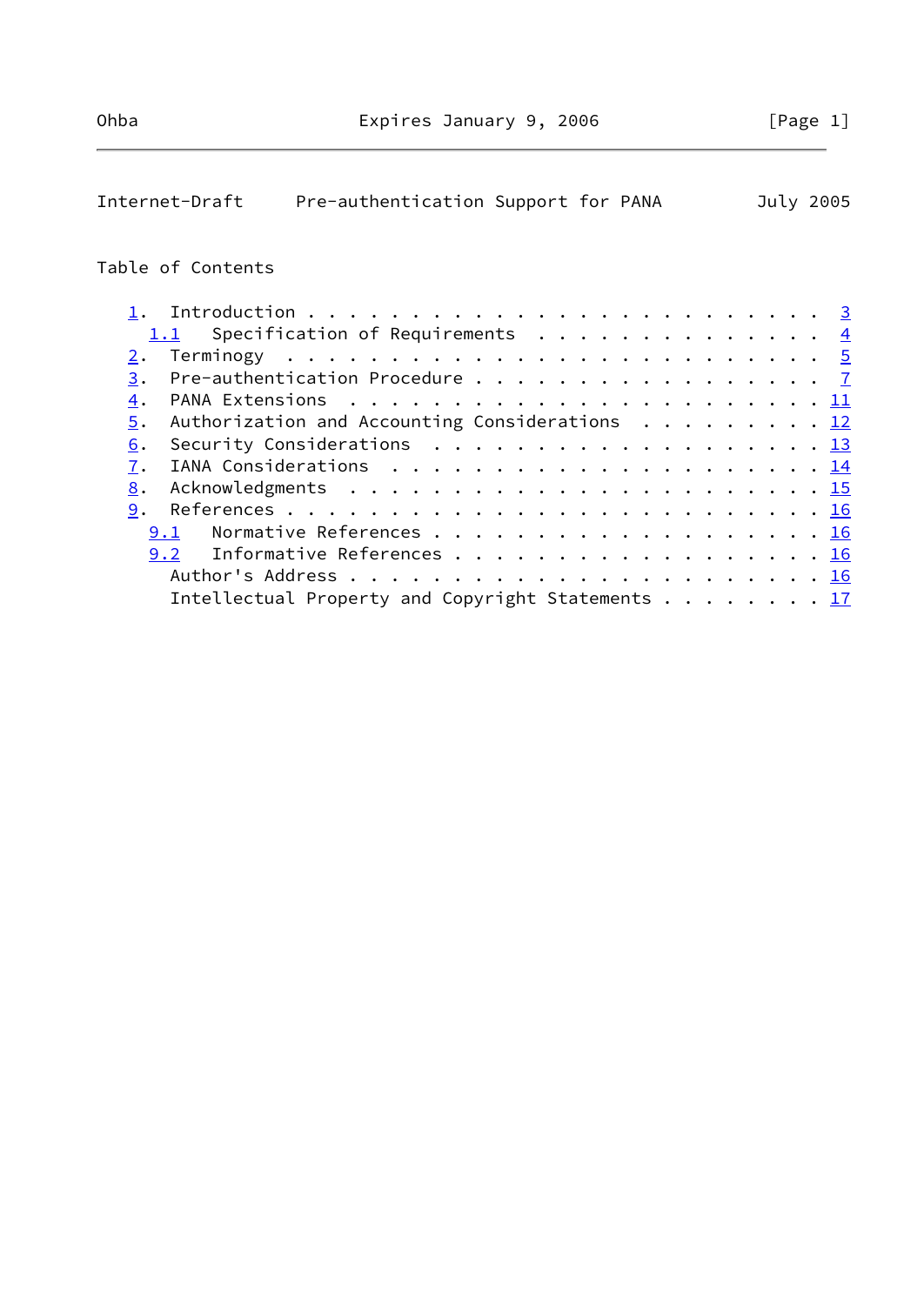Ohba **Expires January 9, 2006** [Page 2]

#### <span id="page-2-1"></span>Internet-Draft Pre-authentication Support for PANA July 2005

#### <span id="page-2-0"></span>[1](#page-2-0). Introduction

The PANA protocol [[I-D.ietf-pana-pana\]](#page-17-4) carries EAP messages between a PaC (PANA Client) and a PAA (PANA Authentication Agent) in the access network. If the PaC is a mobile device and is capable of moving one access network to another while running its applications, it is critical for the PaC to perform a handover seamlessly without degrading the performance of the applications during the handover period. When the handover requires the PaC to establish a PANA session with the PAA in the new access network, the signaling to establish the PANA session should be completed as fast as possible.

 There is an optimization method based on Context Transfer Protocol (CTP) [[I-D.ietf-seamoby-ctp\]](#page-17-5) to reduce the signaling delay for establishing a PANA session with a new PAA upon a handover [I-D.ietf- pana-mobopts][\[I-D.bournelle-pana-ctp](#page-17-6)].

 The CTP-based method have the following issues. First, it is not readily applicable to handovers across multiple administrative domains since having a security association between PAAs in different administrative domains is practically difficult. Second, even within a single administrative domain, the CTP-based method is difficult to work when the previous and new access networks have different authorization characteristics, e.g., on use of NAP and ISP separate authentication. Third, the CTP-based method relies on deriving the PANA\_MAC\_Key used between the PaC and the PAA in the new access network from the AAA-Key used between the PaC and the PAA in the previous access network, which does not provide perfect cryptographic separation between the PAAs.

 To address the issues on the CTP-based method, this document defines an extension to the PANA protocol  $[I-D.iett-pana-pana]$  used for proactively executing EAP authentication and establishing a PANA SA (Security Association) between a PaC in an access network and a PAA in another access network to which the PaC may move. The proposed method operates across multiple administrative domains. The proposed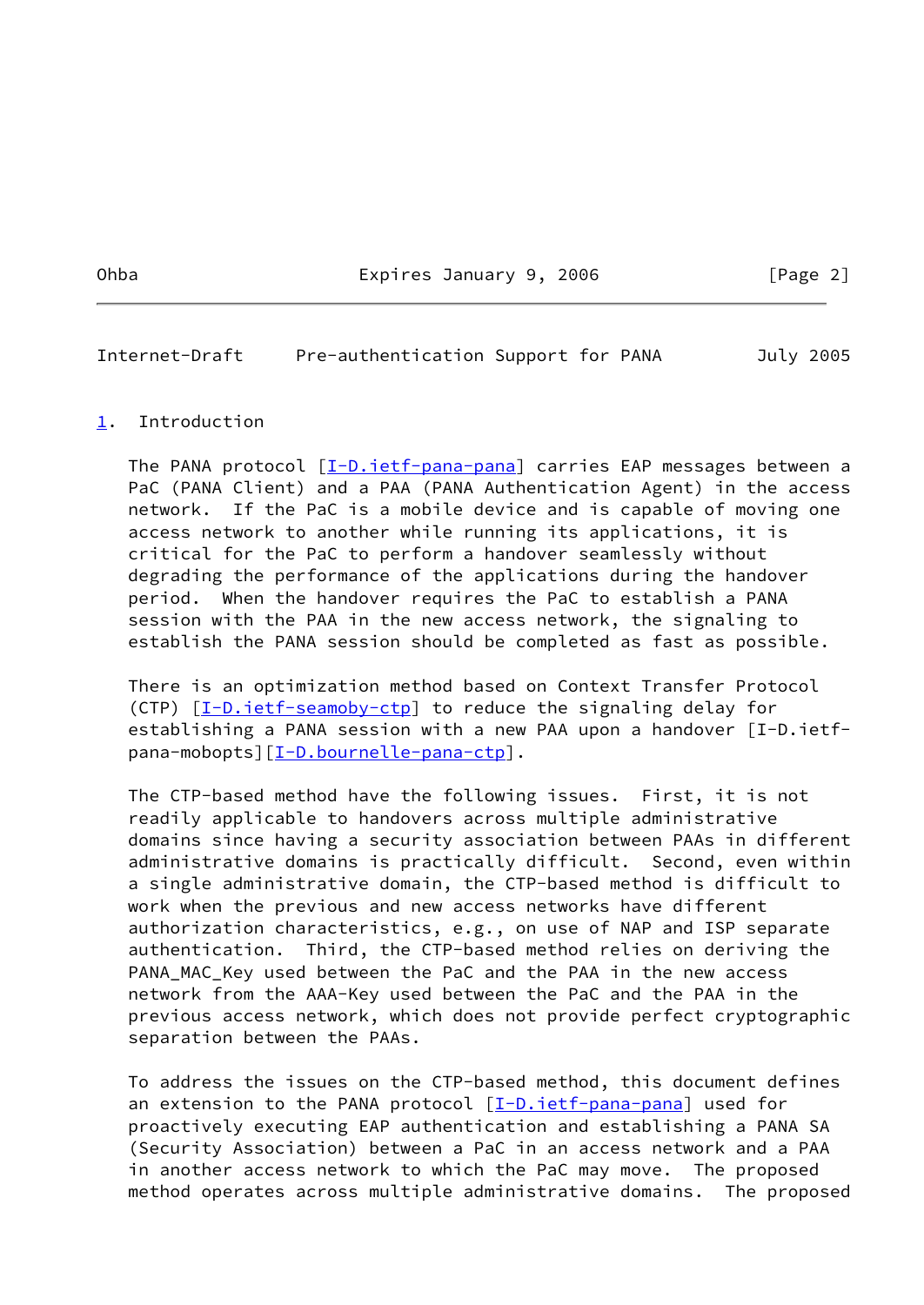method is used as the authentication protocol in the framework of MPA (Media-independent Pre-authentication) [I-D.ohba-mobopts-mpa framework].

 Although the proposed method covers the case that is also covered by the CTP-based method (i.e., homogeneous authorization characteristics in a single administrative domain), the purpose of this document is not to replace the CTP-based method. Instead, the purpose of this document is to provide a way to cover the cases that are not covered by the other method. For the case covered by the CTP-based method, the CTP-based method may be used.

| Ohba | Expires January 9, 2006 |  | [Page 3] |  |
|------|-------------------------|--|----------|--|
|      |                         |  |          |  |

<span id="page-3-1"></span>Internet-Draft Pre-authentication Support for PANA July 2005

#### <span id="page-3-0"></span>[1.1](#page-3-0) Specification of Requirements

 In this document, several words are used to signify the requirements of the specification. These words are often capitalized. The key words "MUST", "MUST NOT", "REQUIRED", "SHALL", "SHALL NOT", "SHOULD", "SHOULD NOT", "RECOMMENDED", "MAY", and "OPTIONAL" in this document are to be interpreted as described in  $[REC2119]$ .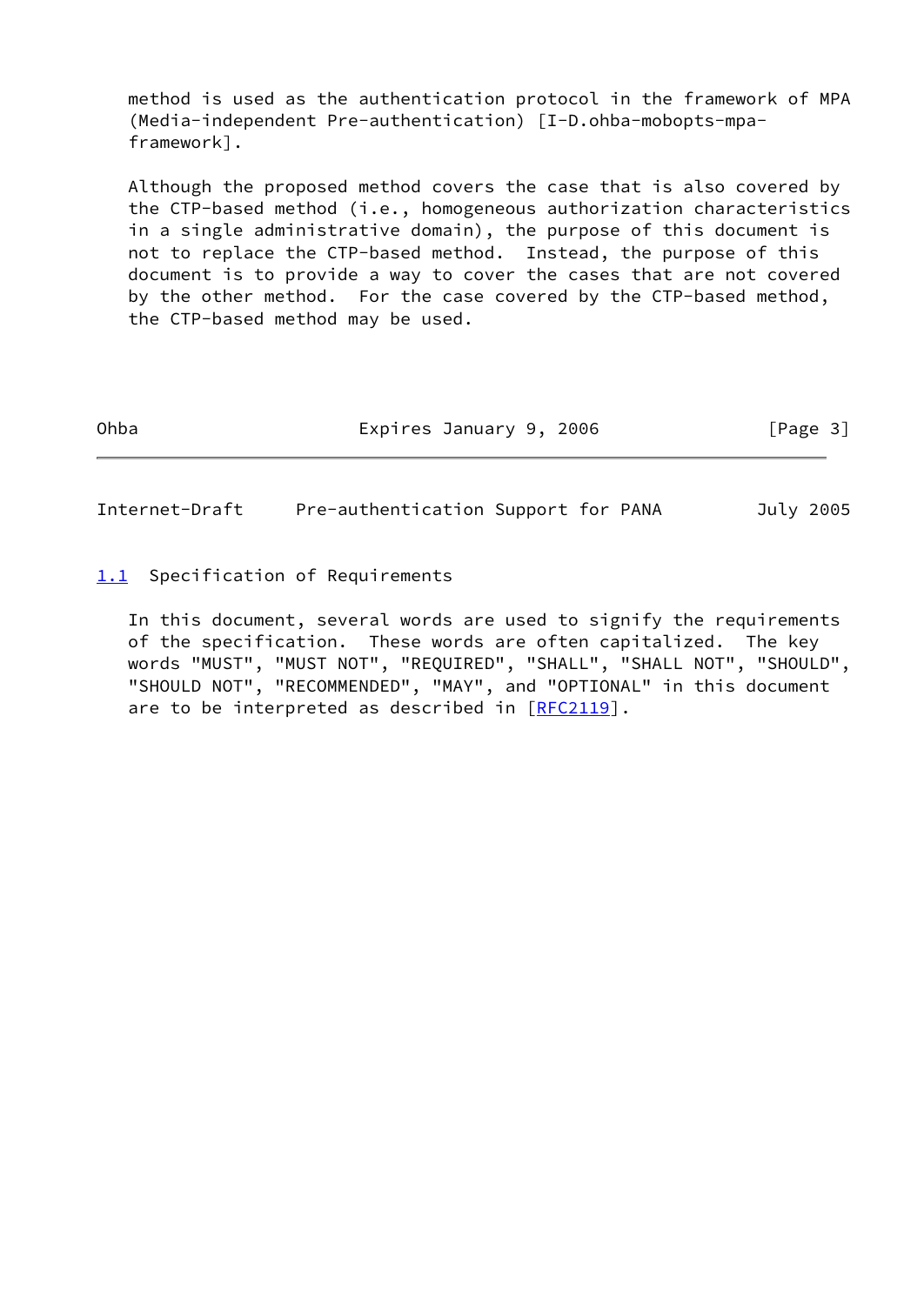Ohba **Expires January 9, 2006** [Page 4]

<span id="page-4-1"></span>Internet-Draft Pre-authentication Support for PANA July 2005

#### <span id="page-4-0"></span>[2](#page-4-0). Terminogy

 The following terms are used in this document in addition to the terms defined in [\[I-D.ietf-pana-pana\]](#page-17-4).

Access Network:

 A network through which a PaC can access to the Internet via one or more EPs controlled by one or more PAAs. An access network may consist of multiple IP links.

Local PAA:

 A PAA that resides in the access network where the PaC is connected. The term "local" is relative to the location of a particular PaC.

Remote PAA:

 A PAA that is not a local PAA for the PaC. The term "remote" is relative to the location of a particular PaC. A PAA that is a remote PAA for one PaC may be a local PAA for another PaC.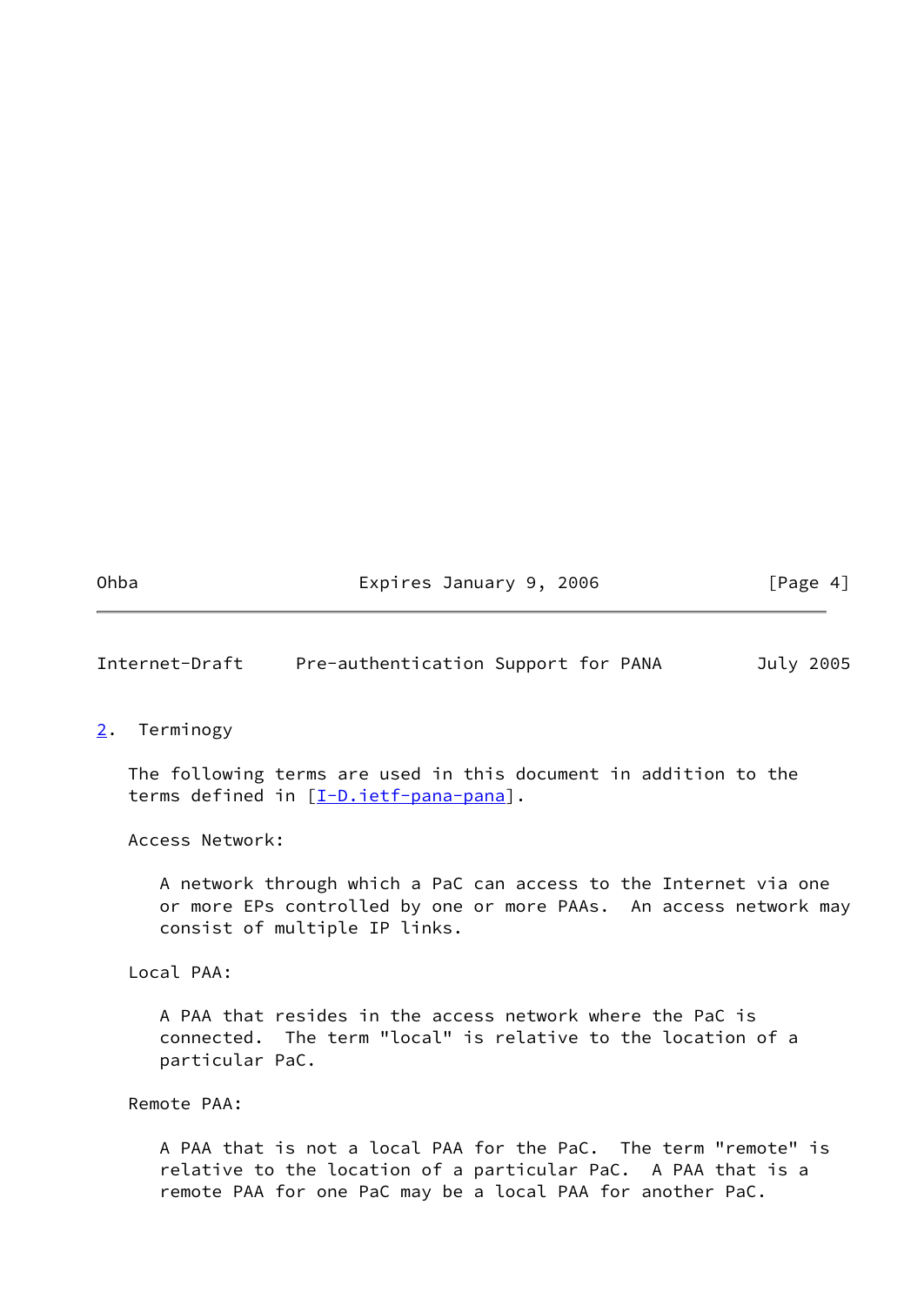Local PaC:

 A PaC that resides in the same access network as a particular PAA. The term "local" is relative to the location of a specific PaC.

Remote PaC:

 A PaC that is not a local PaC for a particular PAA. The term "remote" is relative to the location of a particular PAA. A PaC that is a remote PaC for one PAA may be a local PaC for another PAA.

Active PAA:

A local PAA for which the PaC has a PANA session.

Preparing PAA:

 A remote PAA which performs pre-authentication with the PaC. A PAA that is serving as a preparing PAA for one PaC may be serving as an active PAA for another PaC.

| Expires January 9, 2006 | [Page 5] |
|-------------------------|----------|
|                         |          |

Internet-Draft Pre-authentication Support for PANA July 2005

Pre-authentication:

Authentication performed between the PaC and a preparing PAA.

Pre-authentication SA:

 A PANA SA that is established between the PaC and a preparing PAA as a result of successful pre-authentication.

Active SA:

A PANA SA that is established between the PaC and an active PAA.

Pre-authorization: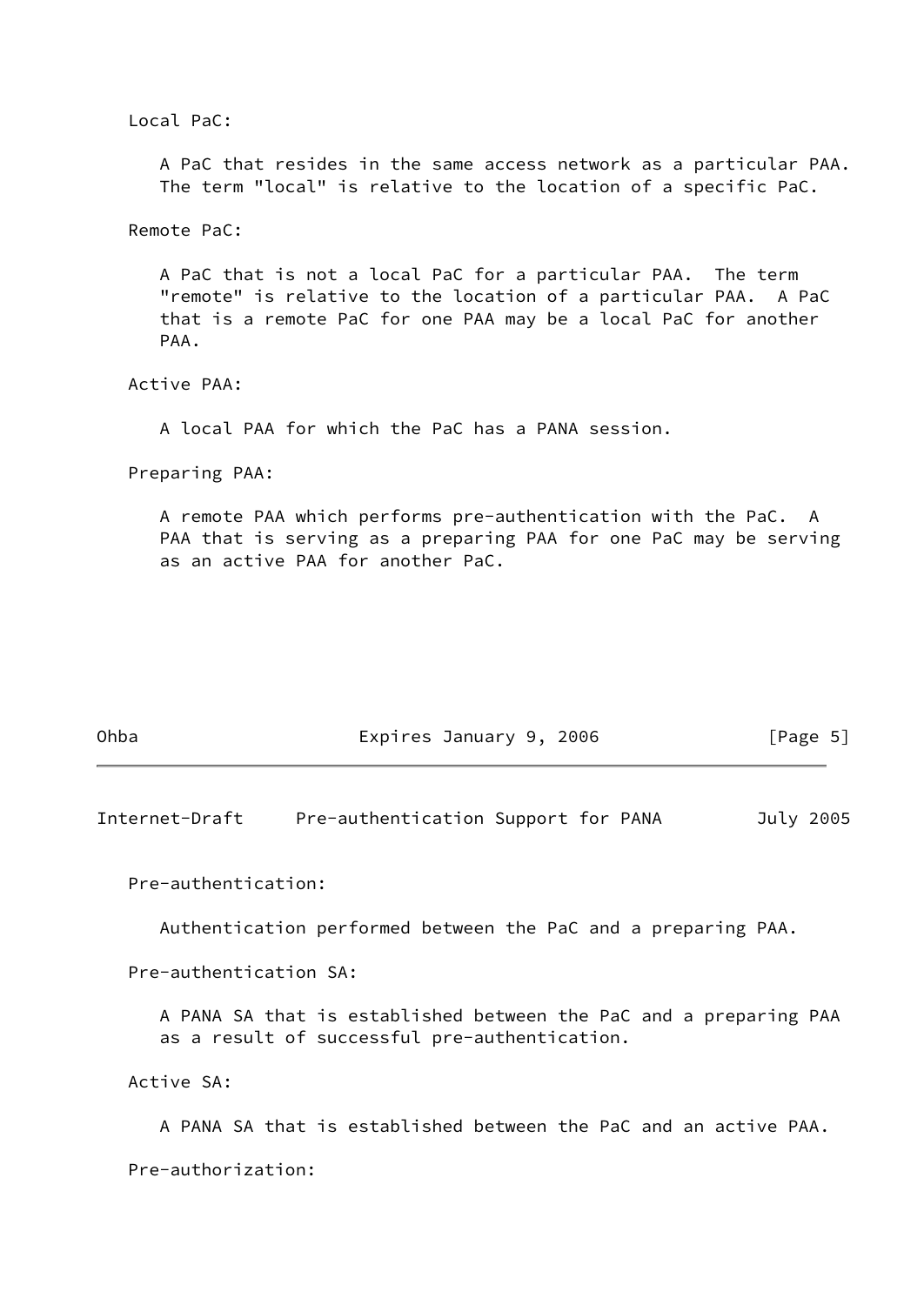An authorization that is made for the PaC by a preparing PAA as a result of successful pre-authentication.

Post-authorization:

 An authorization that was made for the PaC by a PAA that was acting as a preparing PAA and has become the active PAA.

Ohba **Expires January 9, 2006** [Page 6]

<span id="page-6-1"></span>Internet-Draft Pre-authentication Support for PANA July 2005

## <span id="page-6-0"></span>[3](#page-6-0). Pre-authentication Procedure

 A PaC that supports pre-authentication may have one or more PANA sessions for preparing PAAs in addition to the PANA session for one of local PAAs.

 There may be a number of ways to discover a remote PAA, however, remote PAA discovery and remote PaC discovery is out of the scope of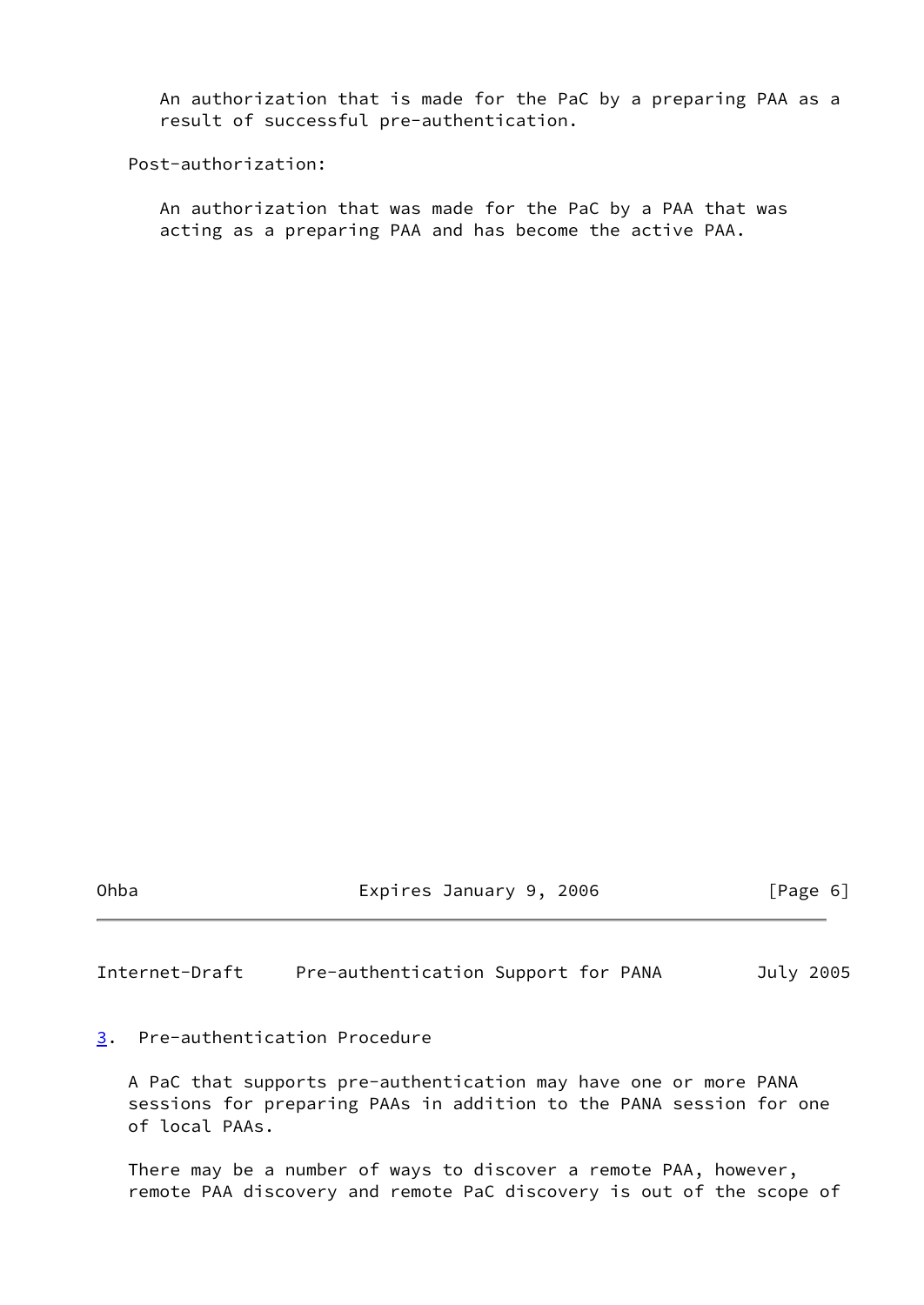this proposal.

 There may be a number of criteria as to when and with which remote PAA pre-authentication is performed. Such criteria can be implementation specific and thus are outside the scope of this document.

 Pre-authentication may be initiated by both a PaC and a preparing PAA. A new flag P-flag is defined in the PANA header. When pre authentication is performed, the P-flag of PANA messages are set in order to indicate whether this PANA run is for establishing a pre authentication SA. Pre-authentication is negotiated in the PANA discovery and handshake phase as follows.

- o When a PaC initiates pre-authentication, it sends a PANA-PAA- Discover message with the P-flag set. The PANA-PAA-Discover message MUST be unicast. The PAA responds with a PANA-Start- Request message with the P-flag set only when it supports pre authentication. Otherwise, it MUST silently discard the message.
- o When a preparing PAA initiates pre-authentication, it sends a PANA-Start-Request message with the P-flag set. The PaC responds with a PANA-Start-Answer message with the P-flag set only when it supports pre-authentication. Otherwise, it MUST silently discard the message.
- o Once the PaC and preparing PAA have agreed on performing pre authentication during the discovery and handshake phase, the subsequent PANA messages exchanged between them MUST have the P-flag set.

 When the preparing PAA becomes an active PAA due to movement of the PaC, the PaC performs an IP address update procedure using PANA- Update exchange in order to update the PAA with the PaC's new address obtained from the remote network where the PAA resides. The completion of the PANA-Update procedure will change the pre authentication SA to the active SA. The P-flag is not set in the PANA-Update messages and subsequent PANA messages.

When the PaC having an active SA with an active PAA as well as a pre-

| Ohba | Expires January 9, 2006 | [Page 7] |
|------|-------------------------|----------|
|      |                         |          |

Internet-Draft Pre-authentication Support for PANA July 2005

authentication SA with a preparing PAA changes its active PAA but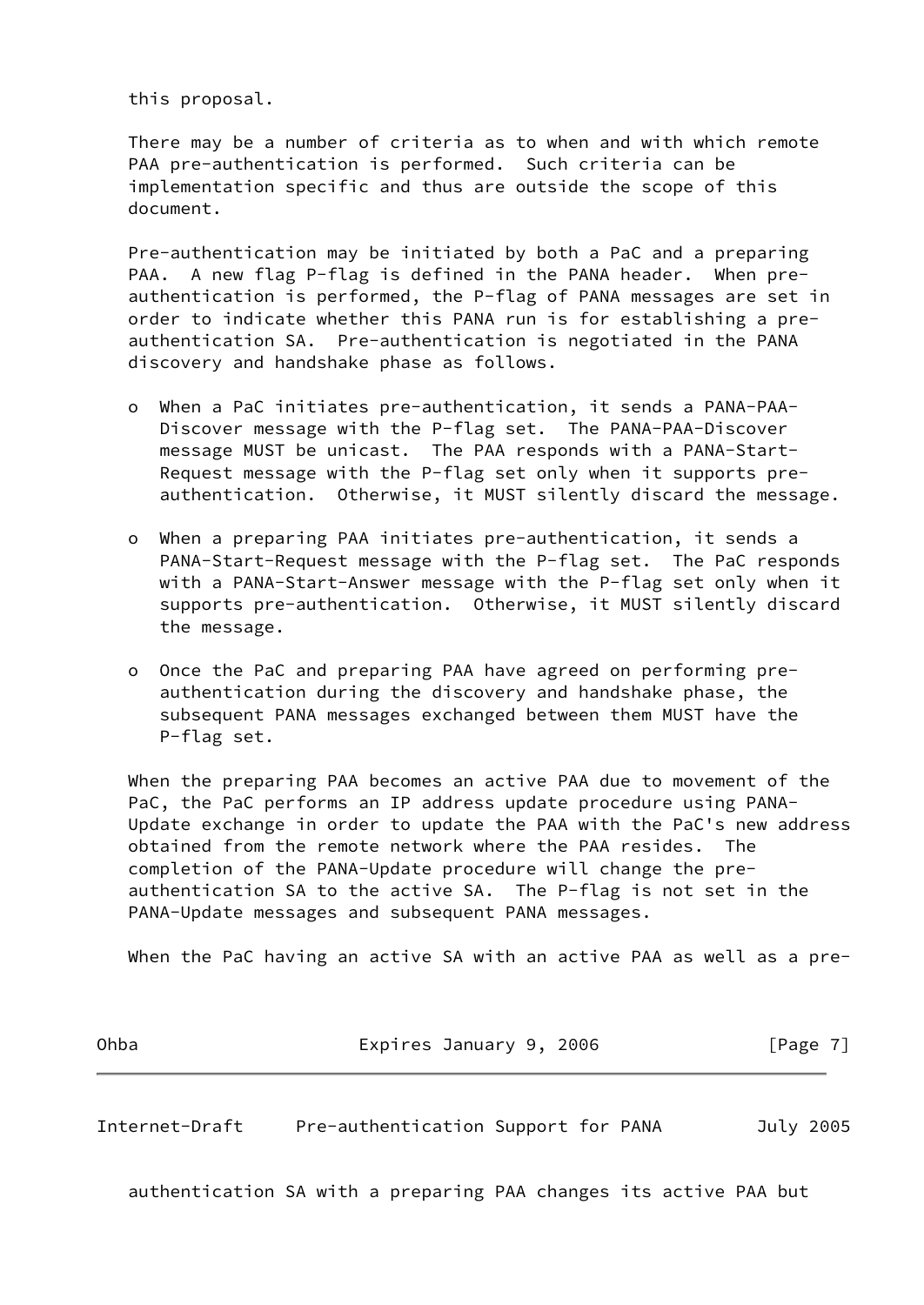without changing the preparing PAA, the PaC performs an IP address update procedure using PANA-Update exchange in order to update the PAA of the PaC's new address obtained from the remote network where the new active PAA resides. The completion of the PANA-Update procedure will not change the pre-authentication SA to the active SA. The P-flag is set in the PANA-Update messages and subsequent PANA messages.

 The pre-authentication SA and corresponding PANA session between the PaC and the pre-authenticated PAA can be deleted by entering the termination phase of the PANA protocol and performing the required procedure for that phase.

 An example call flow for PaC-initiated pre-authentication is shown in Figure 1.

 A PaC in an access network establishes a PANA session with a local PAA (l-PAA). At some point, it receives a trigger for pre authenticating to a remote PAA (r-PAA) in another access network. The PaC then initiates a pre-authentication procedure by sending a PANA-PAA-Discover message with the P-bit set. PANA messages are exchanged between the PaC and r-PAA, with the P-bit set for all messages. On successful completion of the PANA exchanges for pre authentication and pre-authorization, a pre-authentication SA will be established between the PaC and l-PAA. On the other hand, the active SA established between the PaC and l-PAA stays active.

 At some point after establishing the pre-authentication SA, the PaC moves to the access network of the r-PAA. Then the PaC initiates a PANA-Update exchange to inform the PAA of the IP address change. In this PANA-Update exchange, the P-bit is unset. On successful completion of the PANA-Update exchange and post-authorization procedure, the pre-authentication SA becomes the active SA. The active SA between the PaC and l-PAA may stay active for a while to deal with the case in which the PaC immediately switches back to the previous access network.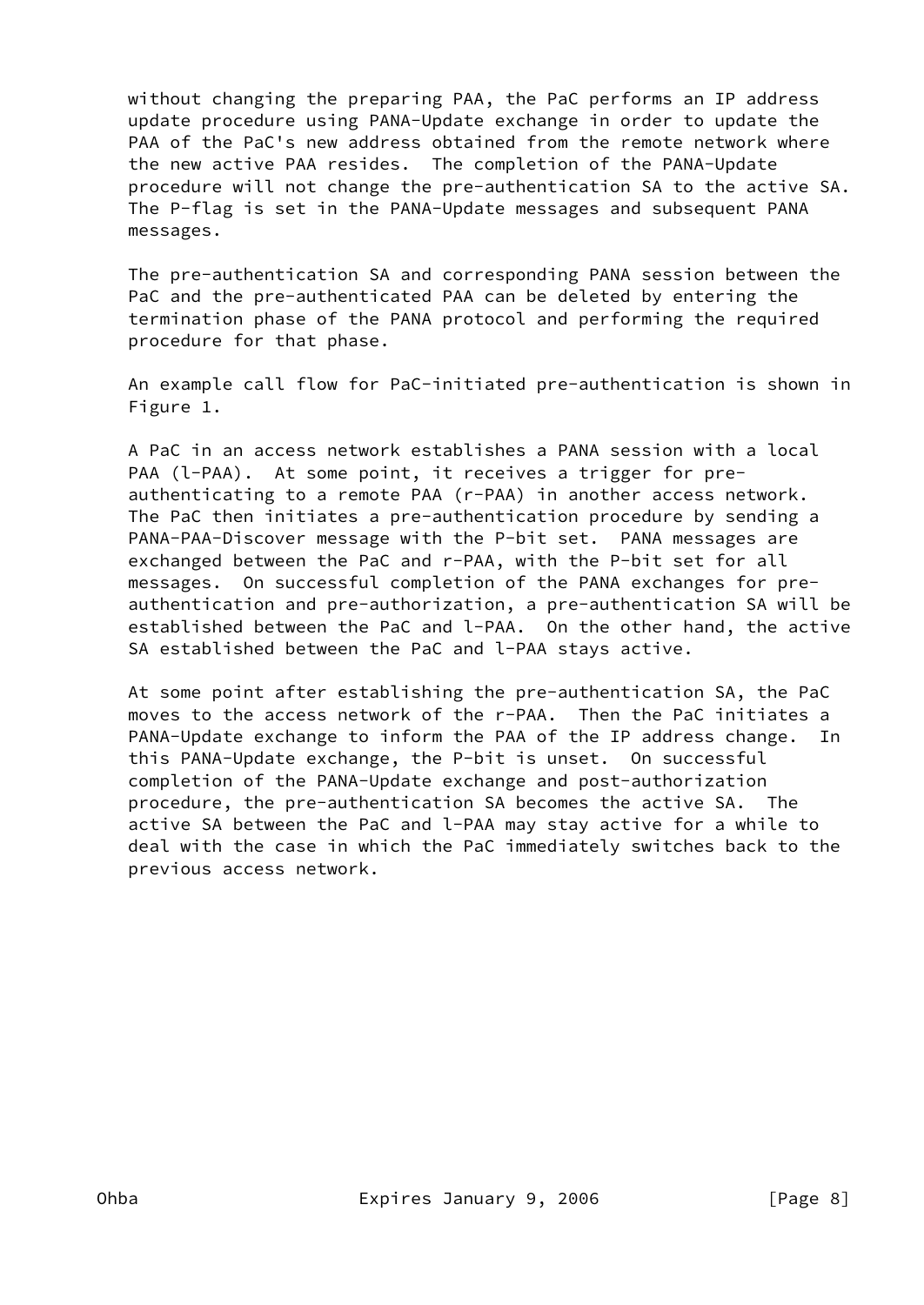

Figure 1: PaC-initiated Pre-authentication Call Flow

 An example call flow for PAA-initiated pre-authentication is shown in Figure 2.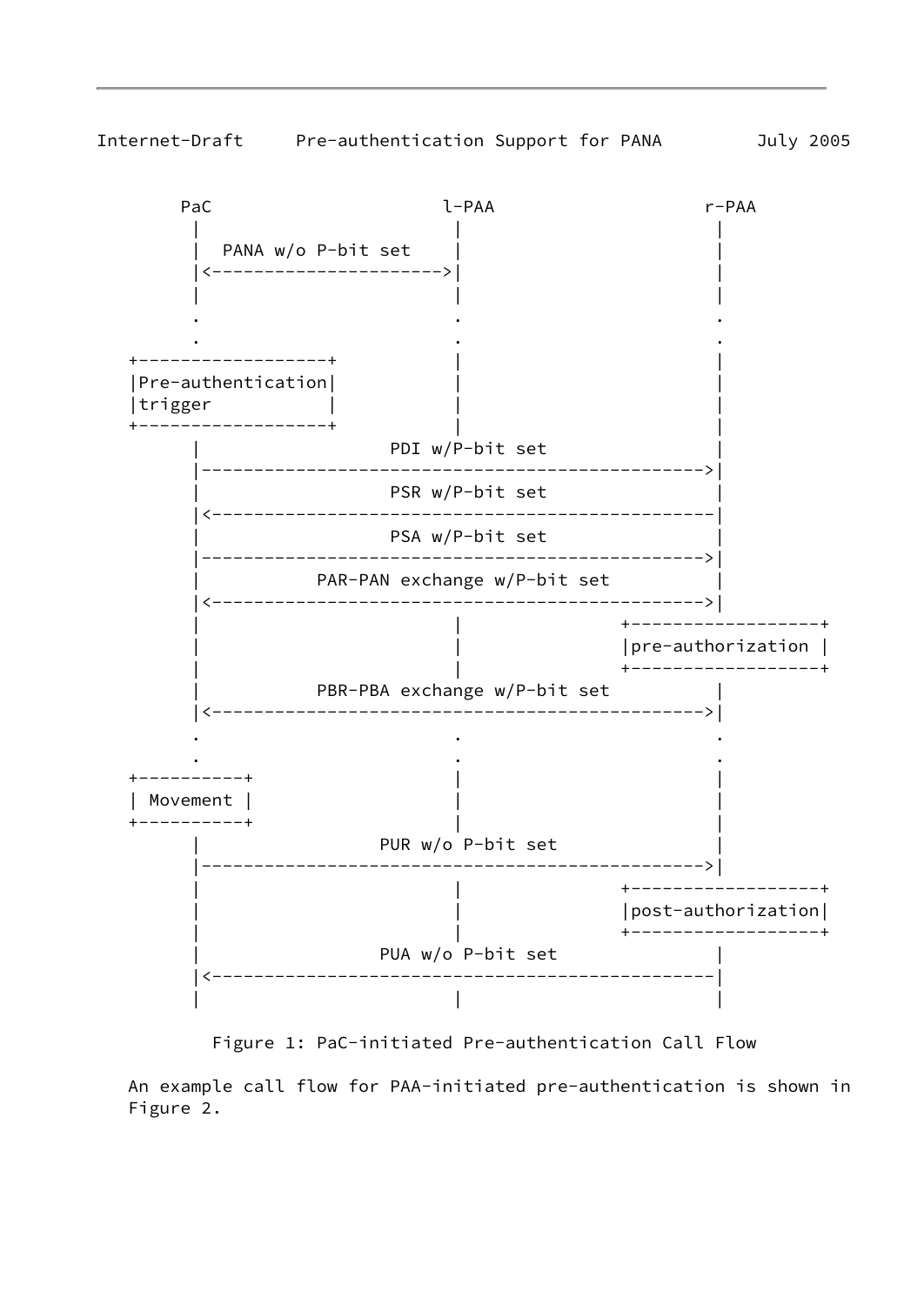



Internet-Draft Pre-authentication Support for PANA July 2005



Figure 2: PAA-initiated Pre-authentication Call Flow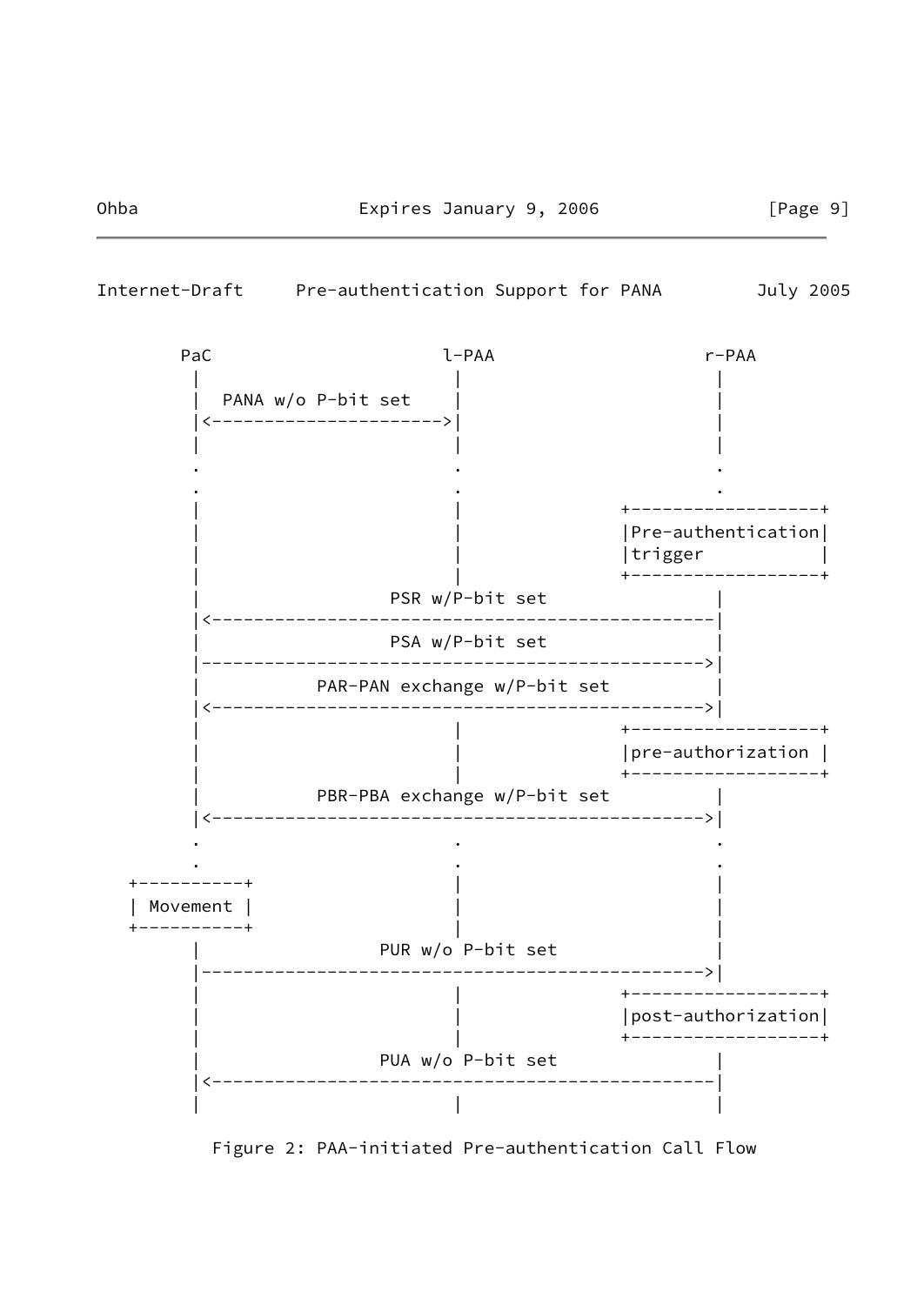## Ohba **Expires January 9, 2006** [Page 10]

<span id="page-11-1"></span>Internet-Draft Pre-authentication Support for PANA July 2005

<span id="page-11-0"></span>[4](#page-11-0). PANA Extensions

A new P-flag is defined in Flags field of PANA header as follows.

 0 1 0 1 2 3 4 5 6 7 8 9 0 1 2 3 4 5 +-+-+-+-+-+-+-+-+-+-+-+-+-+-+-+-+ |R S N P r r r r r r r r r r r r| +-+-+-+-+-+-+-+-+-+-+-+-+-+-+-+-+

P(re-authentication)

When pre-authentication is performed, the P-flag of PANA messages are set in order to indicate whether this PANA run is for establishing a pre-authentication SA. The exact usage of this flag is described in **Section 3.** This flag is to be assigned by IANA.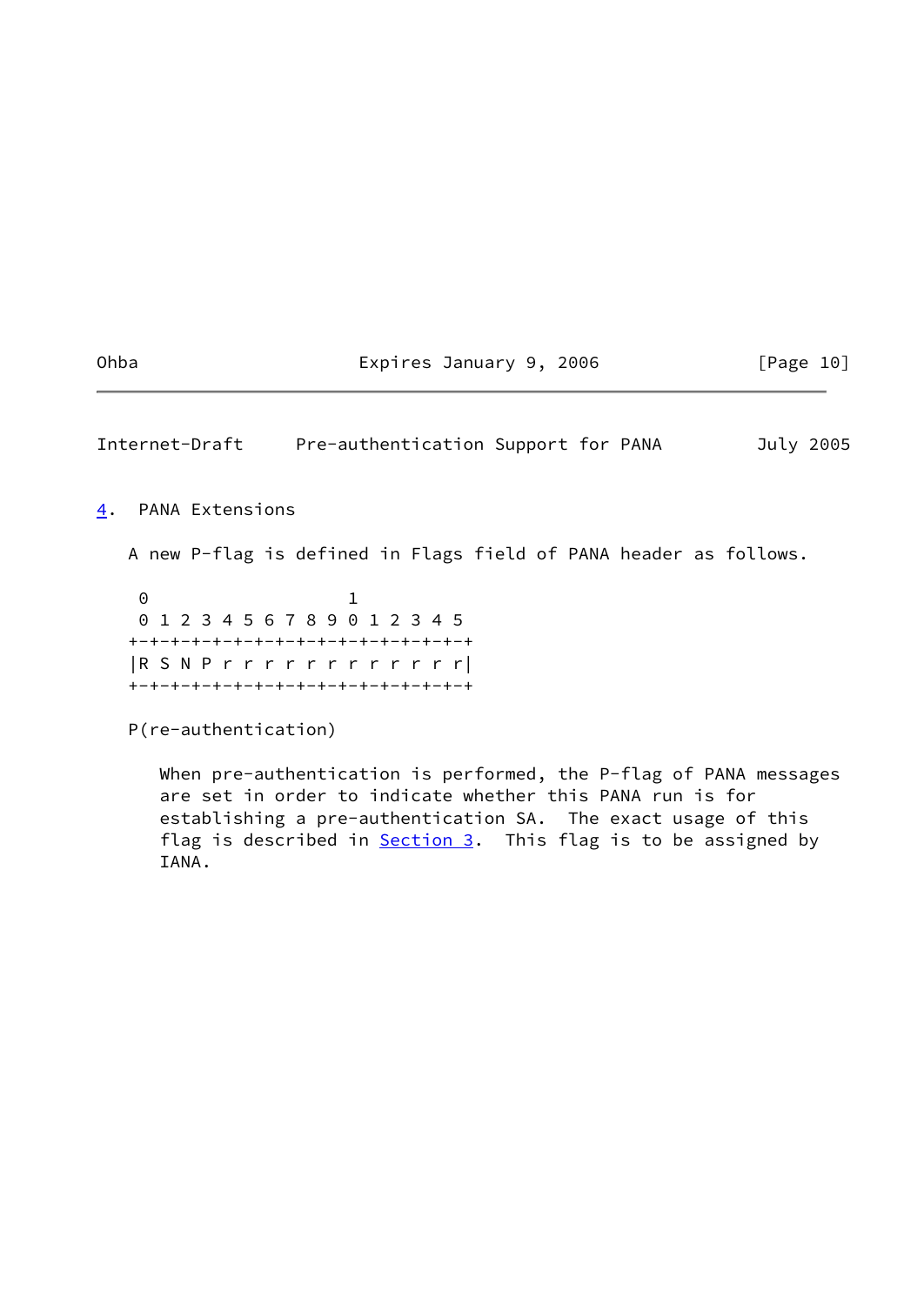Ohba **Expires January 9, 2006** [Page 11]

<span id="page-12-1"></span>Internet-Draft Pre-authentication Support for PANA July 2005

## <span id="page-12-0"></span>[5](#page-12-0). Authorization and Accounting Considerations

 A pre-authorization and a post-authorization for the PaC may have different authorization policies. For example, the pre-authorization policy may not allow the PaC to sent or receive packets through the EP(s) under control of the preparing PAA, while both the pre authorization and post-authorization policies may allow installing credentials to the EP(s), where the credentials are used for establishing a security association for per-packet cryptographic filtering.

 Depending on the pre-authorization policy, the PAA that has an pre authentication SA for a PaC may start accounting immediately after the pre-authentication SA is established or may not start accounting until the pre-authentication SA becomes the active SA.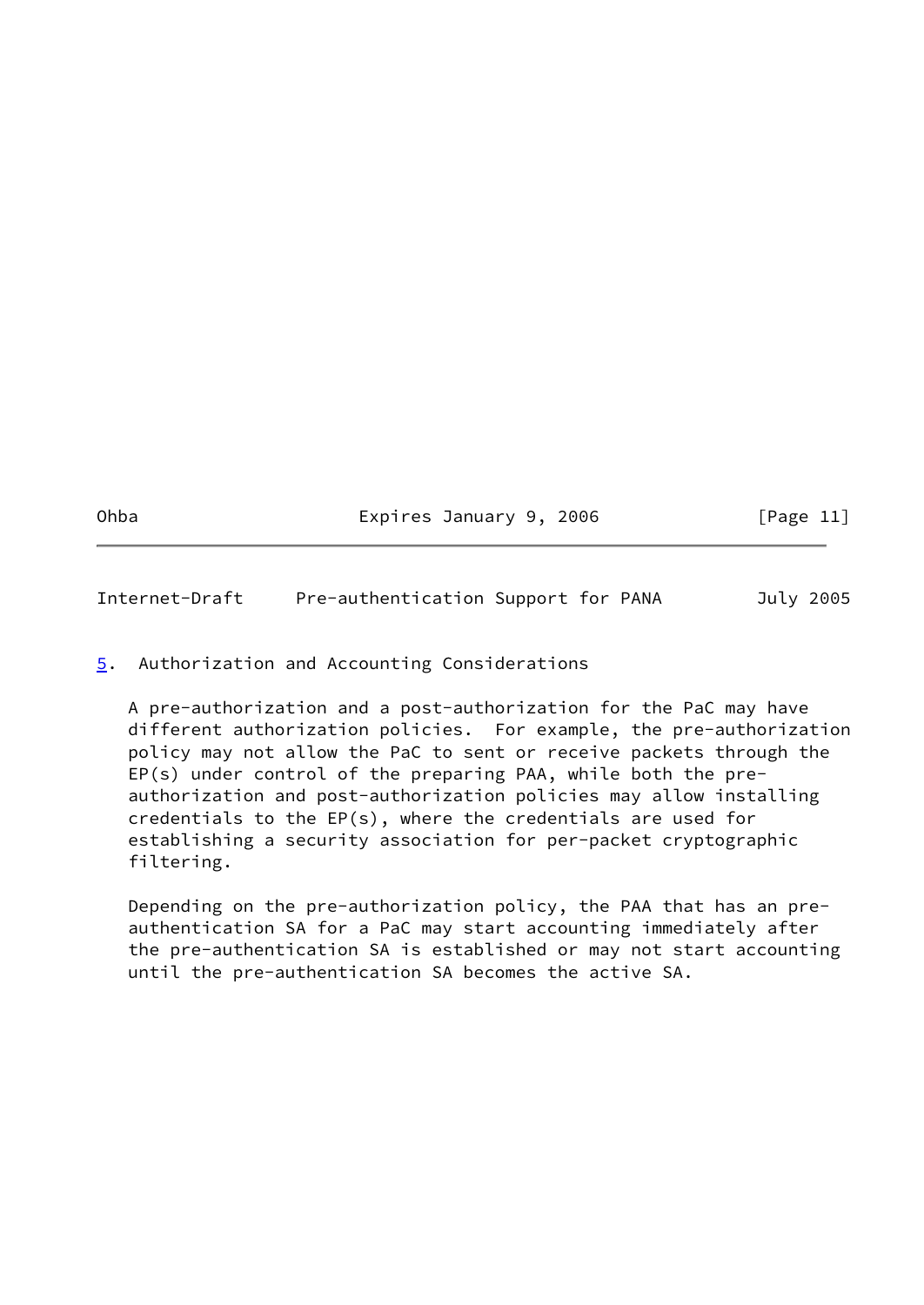Ohba **Expires January 9, 2006** [Page 12]

<span id="page-13-1"></span>Internet-Draft Pre-authentication Support for PANA July 2005

### <span id="page-13-0"></span>[6](#page-13-0). Security Considerations

 Since the mechanism described in this document is designed to work across multiple access networks, each EP (Enforcement Point) SHOULD be configured to allow PANA messages to be forwarded between a PaC and a preparing PAA in a different access network only if the PaC has an active SA with a local PAA in order to avoid an unauthorized PaC to initiate pre-authentication.

When pre-authentication is initiated by a remote PAA, it is possible that the PaC simultaneously communicates with multiple remote PAAs initiating pre-authentication. In order to avoid possible resource consumption attacks on the PaC caused by a blind attacker initiating pre-authentication for the PaC by changing source addresses, the PaC SHOULD limit the maximum number of PAAs allowed to communicate.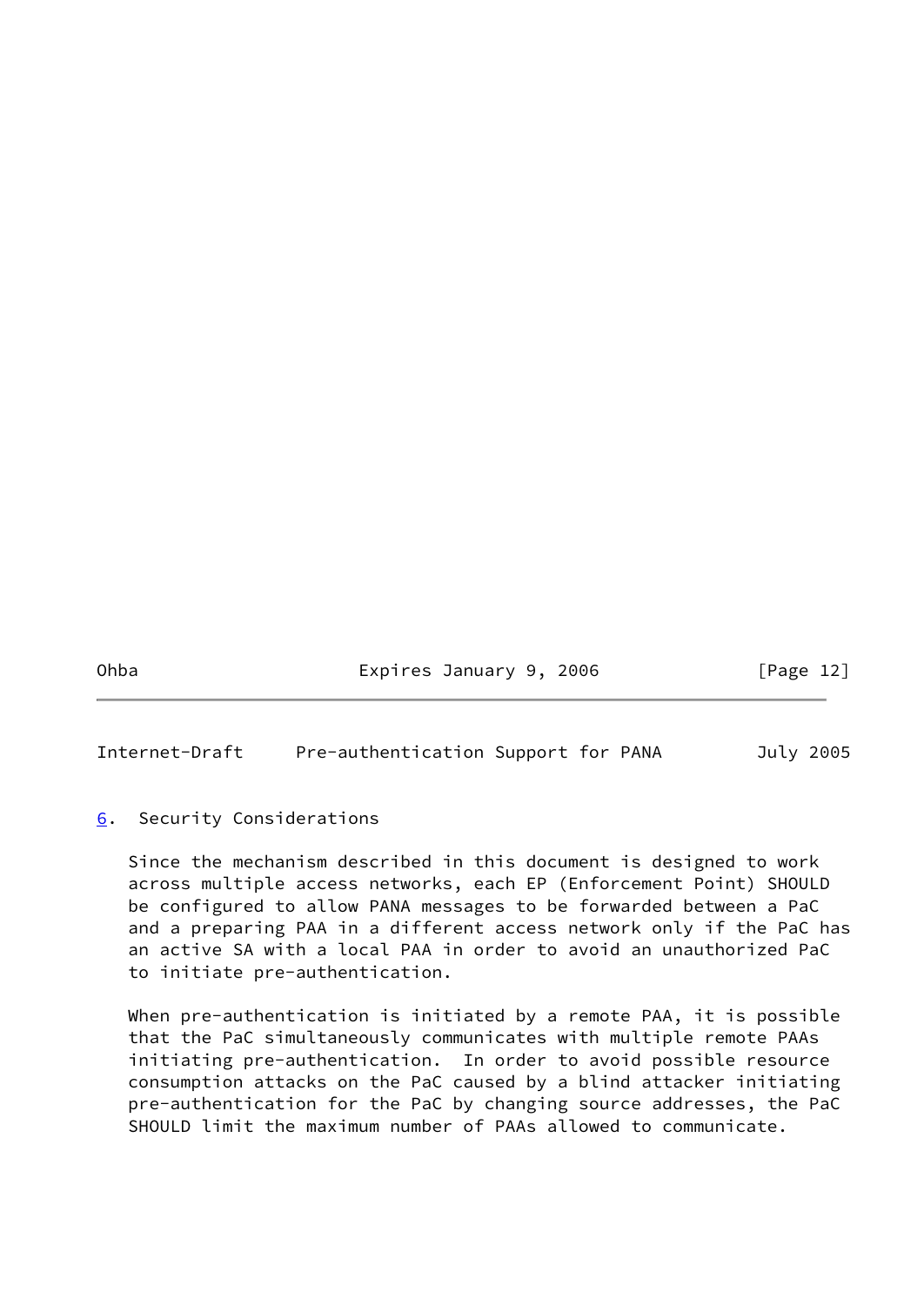Ohba **Expires January 9, 2006** [Page 13]

<span id="page-14-1"></span>Internet-Draft Pre-authentication Support for PANA July 2005

<span id="page-14-0"></span>[7](#page-14-0). IANA Considerations

As described in **Section 4**, a new flag in the Flags field of PANA Header needs to be assigned by IANA. The new flag is bit 3 ('P're authentication).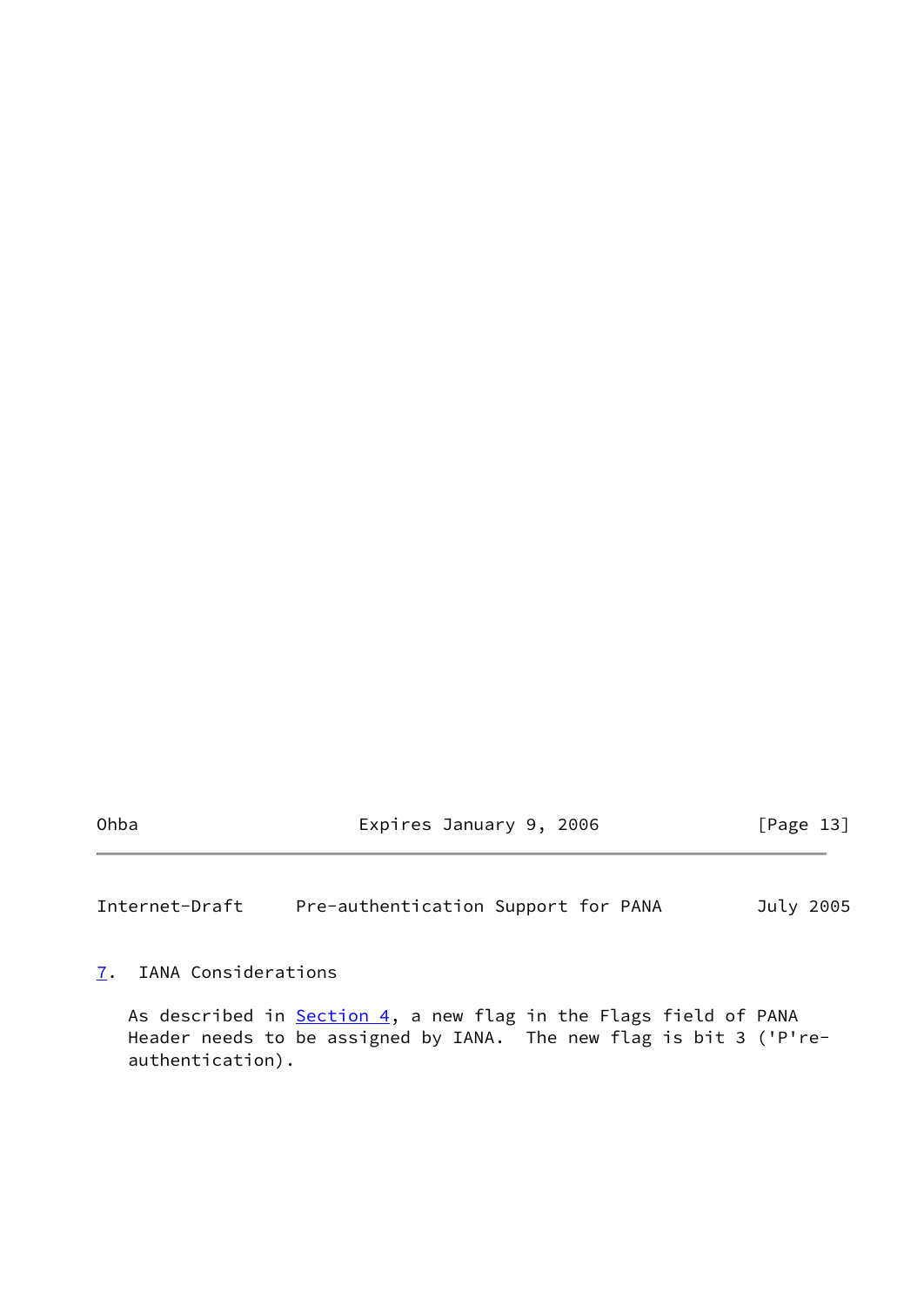| × | ×<br>٧ |
|---|--------|
|---|--------|

Expires January 9, 2006 [Page 14]

<span id="page-15-1"></span>Internet-Draft Pre-authentication Support for PANA July 2005

<span id="page-15-0"></span>[8](#page-15-0). Acknowledgments

 The author would like to thank Alper Yegin and Ashutosh Dutta for their valuable comments.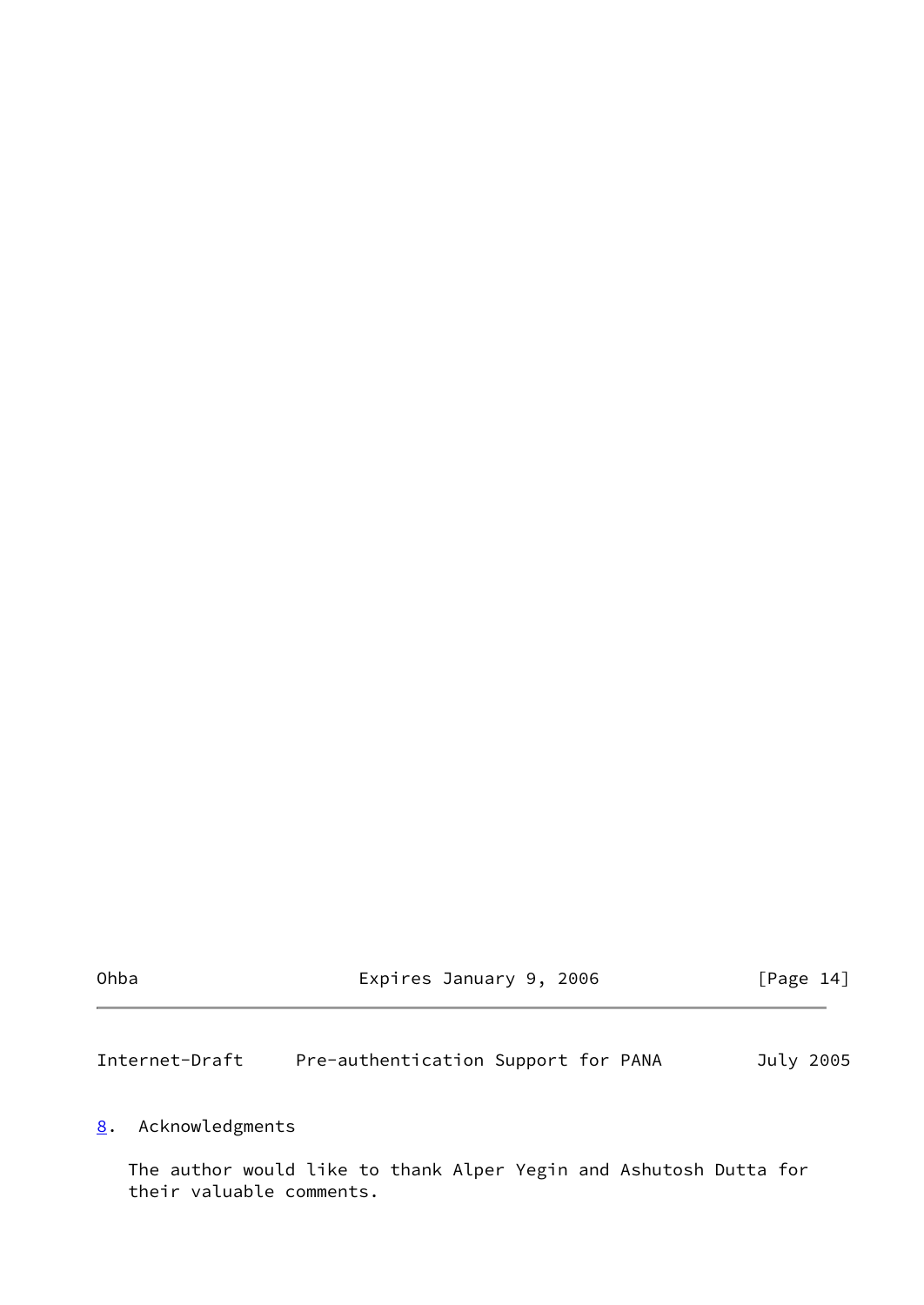Ohba **Expires January 9, 2006** [Page 15]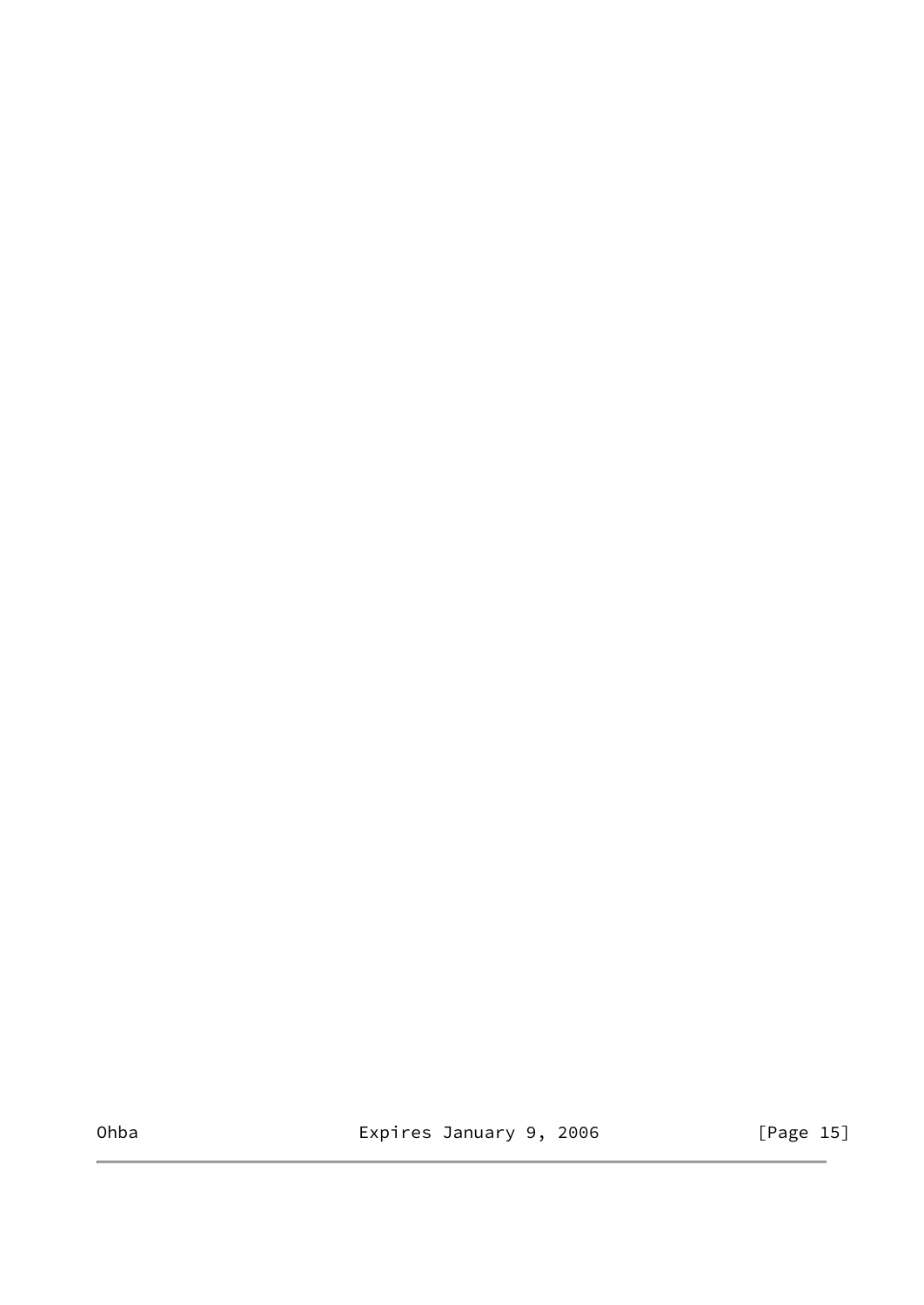- <span id="page-17-1"></span><span id="page-17-0"></span>[9](#page-17-0). References
- <span id="page-17-2"></span>[9.1](#page-17-2) Normative References

```
 [I-D.ietf-pana-pana]
```
 Forsberg, D., "Protocol for Carrying Authentication for Network Access (PANA)", [draft-ietf-pana-pana-08](https://datatracker.ietf.org/doc/pdf/draft-ietf-pana-pana-08) (work in progress), May 2005.

- <span id="page-17-3"></span>[9.2](#page-17-3) Informative References
	- [RFC2119] Bradner, S., "Key words for use in RFCs to Indicate Requirement Levels", [BCP 14](https://datatracker.ietf.org/doc/pdf/bcp14), [RFC 2119](https://datatracker.ietf.org/doc/pdf/rfc2119), March 1997.

#### [I-D.ohba-mobopts-mpa-framework]

 Ohba, Y., "A Framework of Media-Independent Pre Authentication (MPA)", [draft-ohba-mobopts-mpa-framework-00](https://datatracker.ietf.org/doc/pdf/draft-ohba-mobopts-mpa-framework-00) (work in progress), February 2005.

[I-D.ietf-pana-mobopts]

 Forsberg, D., "PANA Mobility Optimizations", [draft-ietf-pana-mobopts-00](https://datatracker.ietf.org/doc/pdf/draft-ietf-pana-mobopts-00) (work in progress), January 2005.

<span id="page-17-6"></span>[I-D.bournelle-pana-ctp]

 Bournelle, J., "Use of Context Transfer Protocol (CxTP) for PANA", [draft-bournelle-pana-ctp-03](https://datatracker.ietf.org/doc/pdf/draft-bournelle-pana-ctp-03) (work in progress), June 2005.

<span id="page-17-5"></span> [I-D.ietf-seamoby-ctp] Loughney, J., "Context Transfer Protocol", [draft-ietf-seamoby-ctp-11](https://datatracker.ietf.org/doc/pdf/draft-ietf-seamoby-ctp-11) (work in progress), August 2004.

Author's Address

 Yoshihiro Ohba Toshiba America Research, Inc. 1 Telcordia Drive Piscateway, NJ 08854 USA

 Phone: +1 732 699 5365 Email: yohba@tari.toshiba.com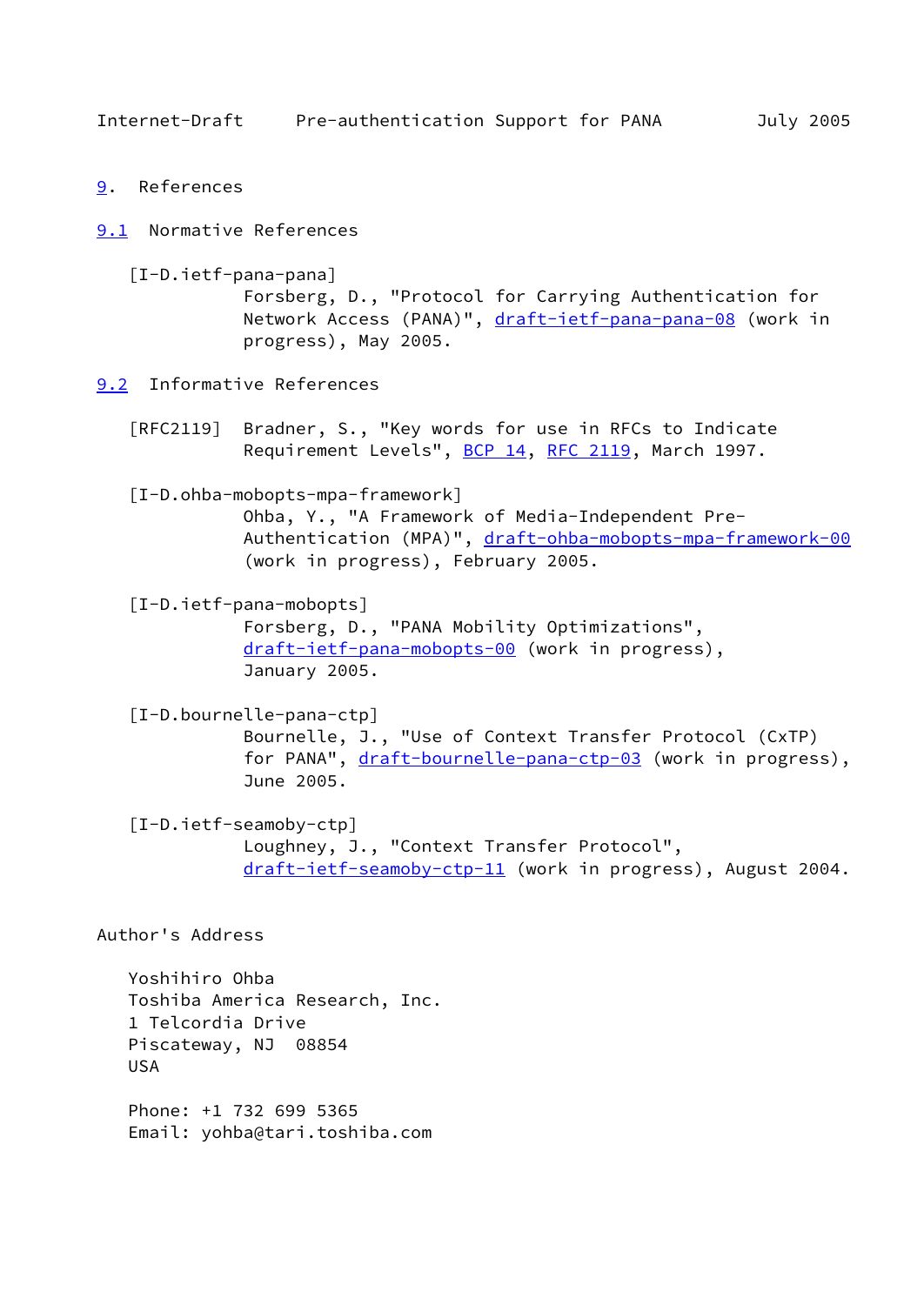<span id="page-18-0"></span>Internet-Draft Pre-authentication Support for PANA July 2005

Intellectual Property Statement

 The IETF takes no position regarding the validity or scope of any Intellectual Property Rights or other rights that might be claimed to pertain to the implementation or use of the technology described in this document or the extent to which any license under such rights might or might not be available; nor does it represent that it has made any independent effort to identify any such rights. Information on the procedures with respect to rights in RFC documents can be found in [BCP 78](https://datatracker.ietf.org/doc/pdf/bcp78) and [BCP 79](https://datatracker.ietf.org/doc/pdf/bcp79).

 Copies of IPR disclosures made to the IETF Secretariat and any assurances of licenses to be made available, or the result of an attempt made to obtain a general license or permission for the use of such proprietary rights by implementers or users of this specification can be obtained from the IETF on-line IPR repository at <http://www.ietf.org/ipr>.

 The IETF invites any interested party to bring to its attention any copyrights, patents or patent applications, or other proprietary rights that may cover technology that may be required to implement this standard. Please address the information to the IETF at ietf-ipr@ietf.org.

Disclaimer of Validity

 This document and the information contained herein are provided on an "AS IS" basis and THE CONTRIBUTOR, THE ORGANIZATION HE/SHE REPRESENTS OR IS SPONSORED BY (IF ANY), THE INTERNET SOCIETY AND THE INTERNET ENGINEERING TASK FORCE DISCLAIM ALL WARRANTIES, EXPRESS OR IMPLIED, INCLUDING BUT NOT LIMITED TO ANY WARRANTY THAT THE USE OF THE INFORMATION HEREIN WILL NOT INFRINGE ANY RIGHTS OR ANY IMPLIED WARRANTIES OF MERCHANTABILITY OR FITNESS FOR A PARTICULAR PURPOSE.

Copyright Statement

 Copyright (C) The Internet Society (2005). This document is subject to the rights, licenses and restrictions contained in **BCP 78**, and